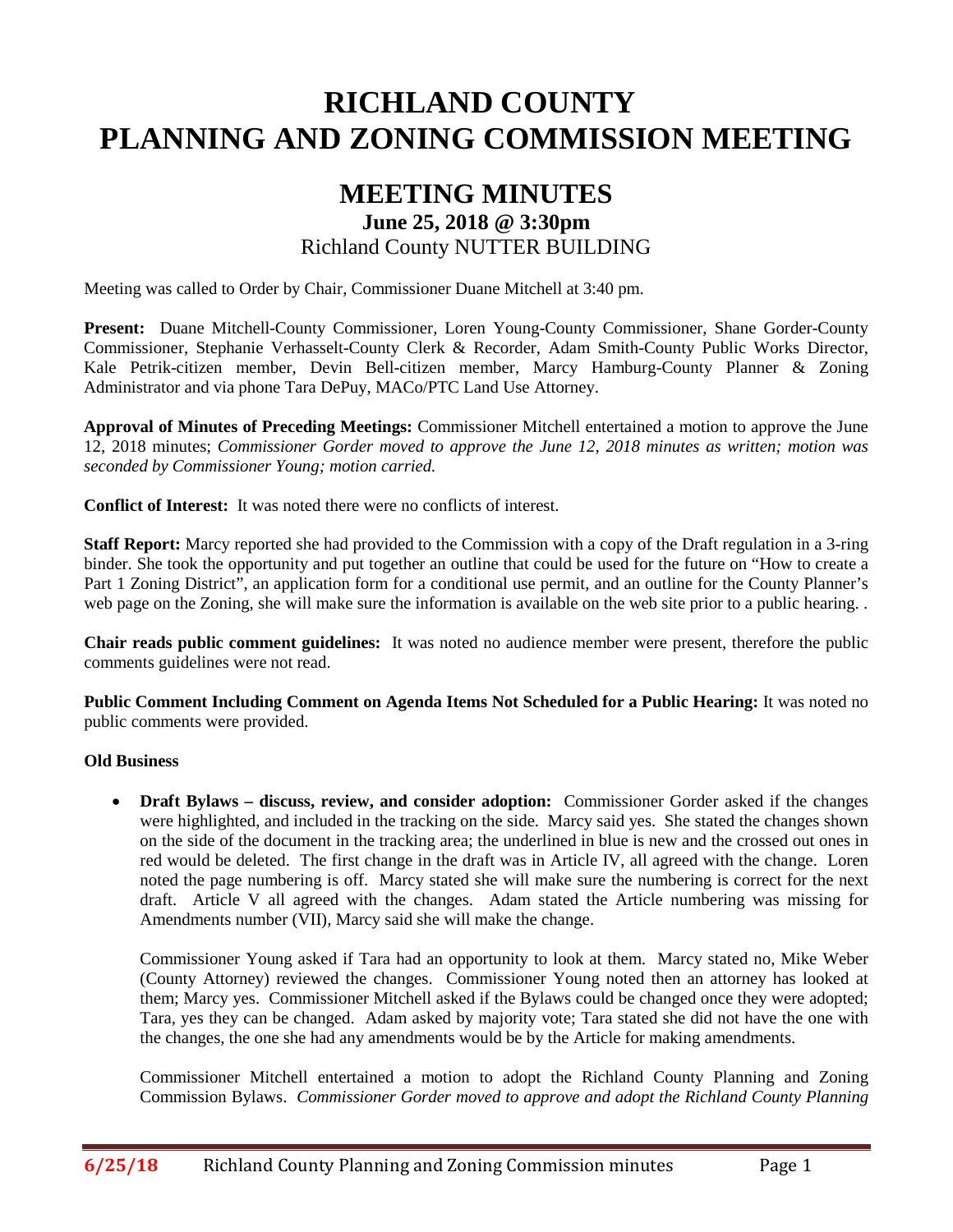*and Zoning Commission Bylaw as drafted and to have the Amendments Article be stated as "Article VII – Amendments"; motion was seconded by Commissioner Young; motion carried.*

#### **New Business**

• **Review and discuss McGlynn Reservoir Citizen Initiated Planning and Zoning District Development Pattern and Zoning Regulations**

Marcy stated the following documents were provided to the Planning & Zoning Commission (PZC) members in a 3-ring binder:

- 1) Staff Report dated June 12, 2018,
- 2) copy of Draft II (dated 5/18/18) McGlynn Reservoir Citizen Initiated Planning and Zoning District Development Pattern and Zoning Regulations,
- 3) email document dated May 1, 2018 from Richard Scheetz,
- 4) written comments from Devin Bell,
- 5) written comments from Raymond Bell,
- 6) written comments from an attorney submitted by Raymond Bell,
- 7) a Landowners meeting Agenda dated April 27, 2018
- 8) Landowner meeting minutes dated April 27, 2018,
- 9) a meeting notification letter that was mailed to the landowners, dated April 20, 2018
- 10) a Landowners meeting Agenda dated April 20, 2018,
- 11) a map provided by Yellowstone Disposal that shows the location of the oil wells sites in Richland County,
- 12) Landowner meeting minutes dated April 20, 2018,
- 13) a meeting notification letter that was mailed to the landowners, dated April 10, 2018,
- 14) a contact list of the landowners within the District, the letters were mailed, emailed to those listed,
- 15) copy of Draft I (dated 4/10/18) McGlynn Reservoir Citizen Initiated Planning and Zoning District Development Pattern and Zoning Regulations,
- 16) the Landowners Exhibit Map (showing the District boundaries
- 17) document providing the MCA codes for Part 1 County Planning and Zoning Commission,
- 18) and the County Commissioners' Resolution No 2018-006 that created the District.

Marcy noted the following resource materials were available: 1) the Montana's 2017 Land Use and Planning Statutes handbook, 3) Richland County Growth Policy, 3) Montana's Growth Policy Resource Handbook, and the 4) APA "The Planner Dictionary".

Marcy stated the first few pages if the staff report provides the legal and back ground information on the zoning requirements and that the draft zoning regulations needed to be in conformance with the County's Growth Policy; and the report includes comments from the stakeholders (landowners) meetings. She suggested going through each section to make sure the regulations were acceptable for the County. Marcy drew the PZC's attention to page 5, she went over the first section regarding the public hearing requirements.

#### **Section I – Title, Creation and Adoption:**

#### **Section II – Intent and Purpose:**

Marcy explained the PZC will need to go through this section in detail to make sure it is in Compliance with the Growth Policy, those are shown in the green. She changed the wording a little to fit the regulations but believes the intent is still the same. The ones in blue are from the landowner meetings and from the submitted comments. The ones in black are from the samples she used and some were also in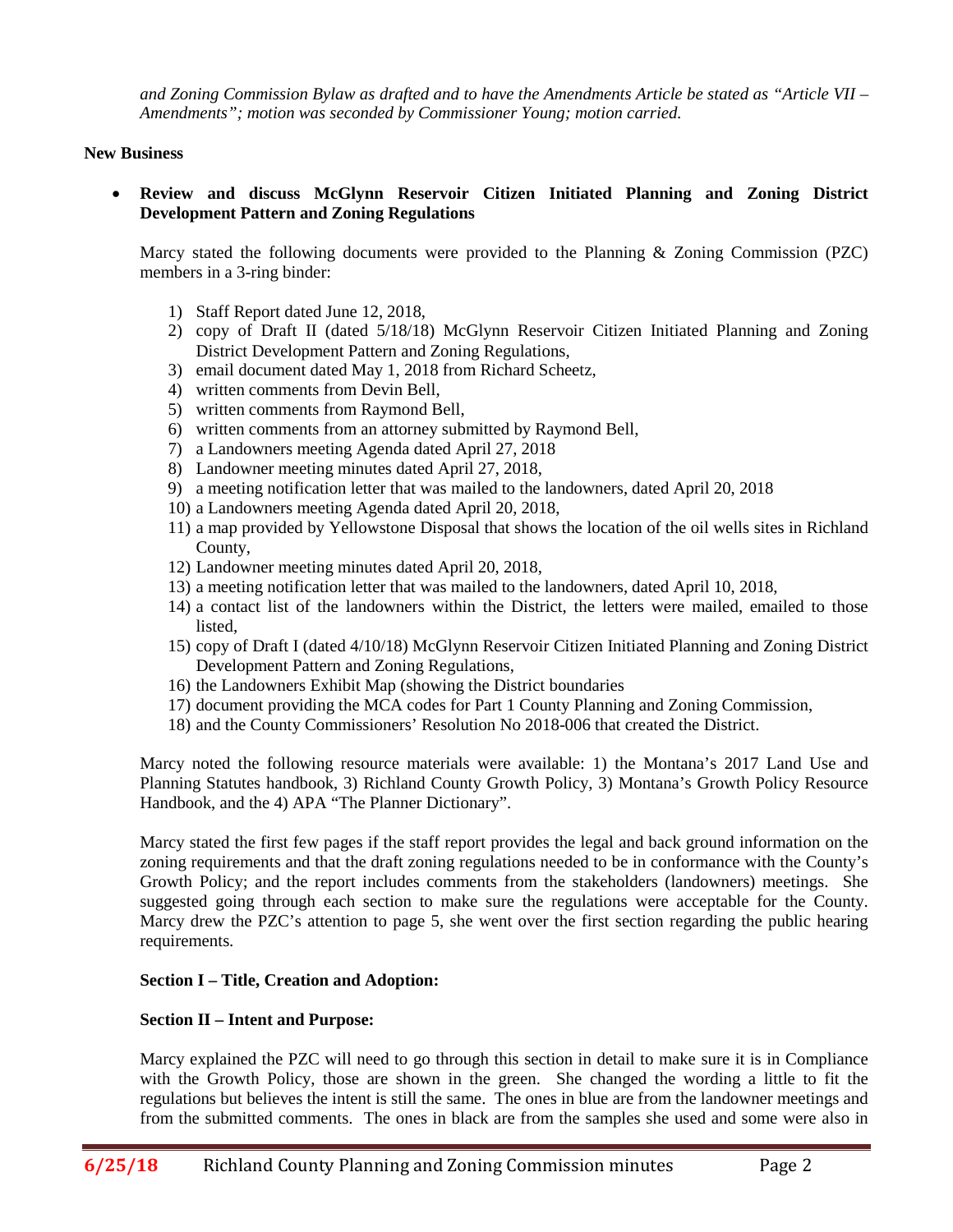the Growth Policy; the sample regulations used were from four different counties. Marcy recognized how much Tara had helped her through the whole process and with the drafting regulations. She expressed how much she greatly appreciated Tara's assistance and guidance.

Marcy stated the first two bullets in the staff report are the staff notes on the draft regulations, the two following breaks are the comments from the landowners meetings and those from the submitted comments. The report is broken down into three different sections. She asked if the PZC would like to read through each one or just discuss them; majority agreed to discuss them. She anticipates this process to take the PZC at least two meeting, may be three meetings to discuss the draft regulations as they need to be careful and make sure this what the County would want. Commission Mitchell stated they are pretty concise, he read #10.

Commissioner Young stated he had to leave meeting.

Adam noted the list was huge, Marcy stated this was why she wanted them to go through and determine which ones were best for this district and the ones that fit the County. Marcy asked if number #1 was a good fit; Commissioner Mitchell stated it was a pretty general statement then other are more specific. Adam stated some seemed to be redundant; others agreed with him. Marcy reminded everyone to keep in mind they need to discuss the ones that are in Growth Policy, they would need to consider leaving them in to make the regulations are in conformance with the Growth Policy. Like number #2, which should be broken into two different numbers, there would be a new #3 stating "To maintain and improve agricultural production farmland", then the numbering would continue thereafter.

Marcy asked if the group felt all three agricultural ones were good fit, they asked if they could be grouped together. Commissioner Mitchell asked if the statement "protect and preserve agricultural land" was too broad; Marcy agreed, she said it could stay in.

Commissioner Mitchell asked about 5  $\&$  6 if they preserve the McGlynn Reservoir would that not be the same as for the Beanie Pier Creek or does it need to specify Beanie Pier? Commissioner Gorder stated they are two separate areas. Devin stated they are two different drainages, one goes to Beanie Pier Creek and there other goes to the McGlynn Reservoir. Adam asked if it could be simplified, to just say drainage and watersheds? Commissioner Mitchell thought it might be too broad, he didn't know. Marcy stated they could put number 5  $\&$  6 together, Adam suggestion combining #9  $\&$  10 with them. Tara suggested combining  $9 \& 10$ , then to add "including but not limited to McGlynn Reservoir, Beanie Pier Creek", Marcy agreed, and the PZC members liked Tara's idea. Tara stated she was not trying to tell them what to do. Marcy stated in the minutes from the landowner meetings, the intent to protect and preserve the surface, spring and ground water, they were concerned with the ground water being contaminated up there. Devin stated it was the shallow wells. Marcy asked if the PZC would still like to combine 9 & 10. Devin stated as long as it is included in there.

Commissioner Mitchell stated #8 is to "protect and expand the ability to address water quality issues on an individual basis or at the community level". Adam asked what it meant. Tara asked if it was part of the Growth Policy; Marcy, yes. Tara stated when we talk about having regulations consistency with the Growth Policy, you can change the wording, it just can't be contrary to the Growth Policy; she agreed this one was a little odd as listed. She stated you would want to protect the water quality issues and didn't think the zoning regulation would be the mechanism to "expand" the ability to address it. Marcy asked the PZC if they wanted to eliminate it. Tara felt this was already addressed, in some of the previous ones that were already discussed, but it would be up to the PZC. Marcy asked the PZC members if they are okay with eliminating #8.

Commissioner Gorder stated he would be, however 5, 6, 9, & 10 does not talk about exsiting water wells, it just talked about surface, spring and ground water quality. He felt they need to preserve what water wells are there for human consumption, for drinking, that it's not listed anywhere else. Marcy asked if it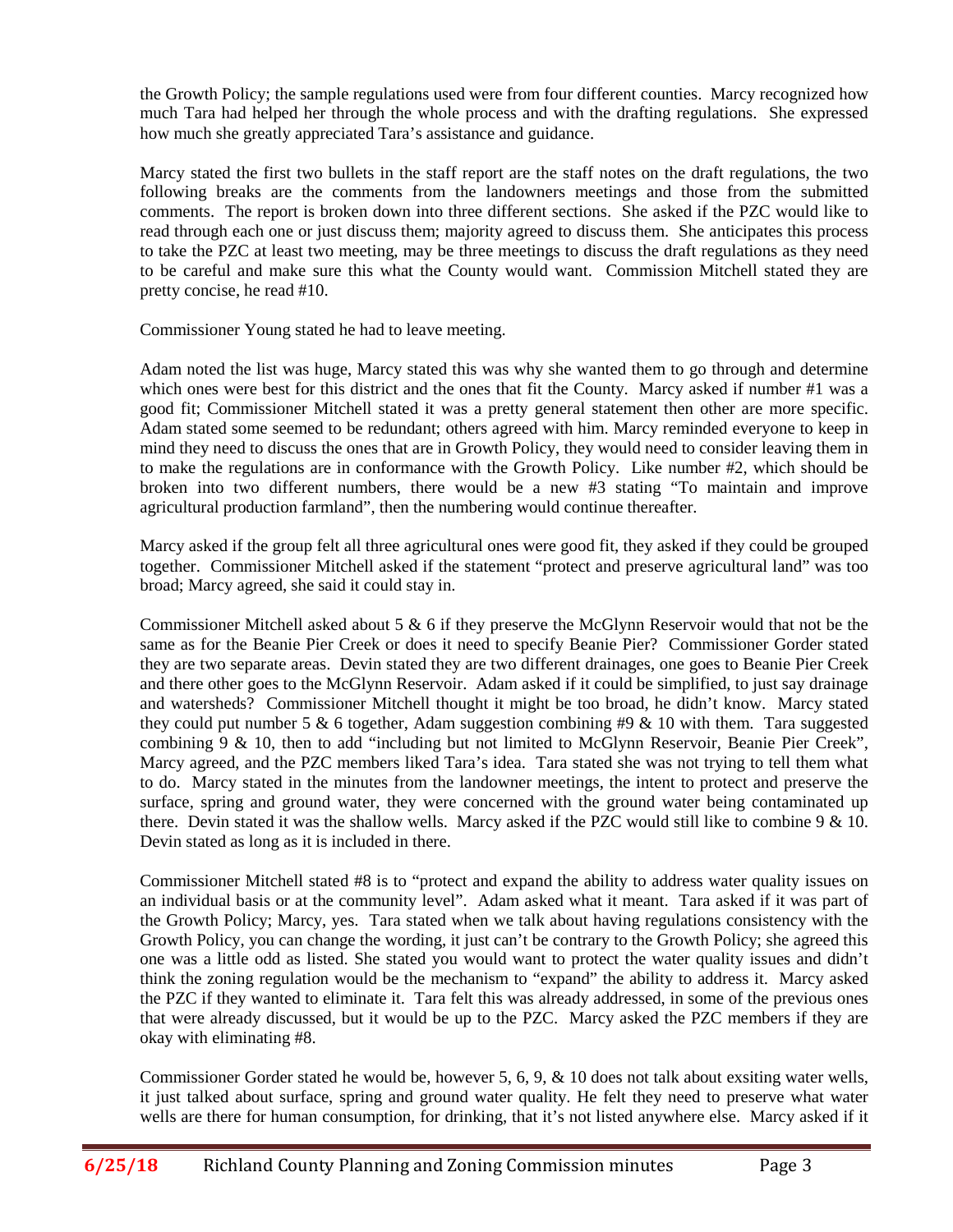would be in #9. Tara stated groundwater wells would be under groundwater. Commissioner Gordet noted that it doesn't spell it out, the groundwater could be from the rain shed, it doesn't say wells. Marcy suggested changeing the wording in  $9 \& 10$ , to combine them, and to include "surface, spring, and groundwater wells and water quality". Commissioner Gorder thought it should be separate because when they are talking about springs, those springs are shallow, that's what they are referring to the spring and ground water quality but the wells are drilled, he estimated them around 200 to 300 in depth; the wells should be separate. Adam suggested to state "surface, spring groundwater and aquifer quality; Commissioner Gorder agreed.

Kale asked if the Intent and Purpose, the whole section, is more like to setup the rules, to back those on. Commissioner Mitchell stated it was what they are doing. Devin stated these aren't rules yet, they are waiting until they're done.

Commissioner Gorder asked Tara if it was understood to cross #8 out, Tara yes; then he asked Marcy if she came up with some wording. Marcy suggested eliminating numbers 5 & 6 and to keep numbers 9,  $\&$ 10; change #9 to state "To preserve and protect, surface, spring groundwater aquifer quality", and #10 to state "To preserve and protect existing natural lands, watershed and drainage to the existing stock dams, including but not limited to the McGlynn Reservoir and the Bennie Pier Creek". Devin asked if the word "wells" was going to be added in there anywhere. Commissioner Mitchell suggested adding "private wells". Marcy suggested adding it to #9. "surface, spring groundwater aquifer quality, and private water wells". Commissioner Gorder suggested private water well and aquifers. Adam stated he would be okay with it.

Marcy said #9 would then be "To protect and preserve the surface, spring, groundwater, aquifer quality and private water wells". Adam asked if there was a community water system up there, Commissioner Gorder said it was in the Thiel Subdivision area, but not within this zoned district.

Marcy asked if the group was okay with #7; the PZC members appeared to agree. She then asked about #11; the PZC members appeared to agree. Commissioner Mitchell stated if #11 meant that this zoning was going to enhance property values. Marcy asked if the PZC was okay with #12, which was from the Growth Policy. Tara suggested taking out the word "county", as the regulations would not be county wide; Marcy agreed; the PZC members also appeared to agree.

Commissioner Mitchell asked if #13 wasn't a given since they have to protect the public health and safety; Marcy agreed and that it is throughout the Growth Policy.

Commissioner Mitchell asked if #14 was out of the Growth Policy; Marcy, yes. Tara questioned if it did? Marcy, sorry it was a suggestion from one of the landowners, in one of the submitted written comments. Adam stated it was a long sentence. Tara suggested ending the sentence after "future generations" and to delete "in case of land transfers to new owners that could hurt ecosystem or public health" she did not think it was needed. Commissioner Mitchell stated it was pretty much already said by stating "a healthy ecosystem for future generations:"; he went on to say there was going to be land transfers for generation to come. Commissioner Mitchell asked if #14 was going to end after "future generations".

Tara stated there's a whole legal thing about enacting regulations where it restrains someone's ability to transfer land, if left, this could be read to mean that. She went on to say you couldn't sell your land to a new owner and you can't vouch they wouldn't hurt the ecosystem. There's times where people will need to sell their land for economic reasons and the regulations when in place are going to do exactly what this says, the regulations are going to protect the land and not allow people to hurt the ecosystem or public health. She didn't think it needs to say the rest of that sentence.

Commissioner Mitchell asked if everyone was okay with that; the PZC members appeared to agree.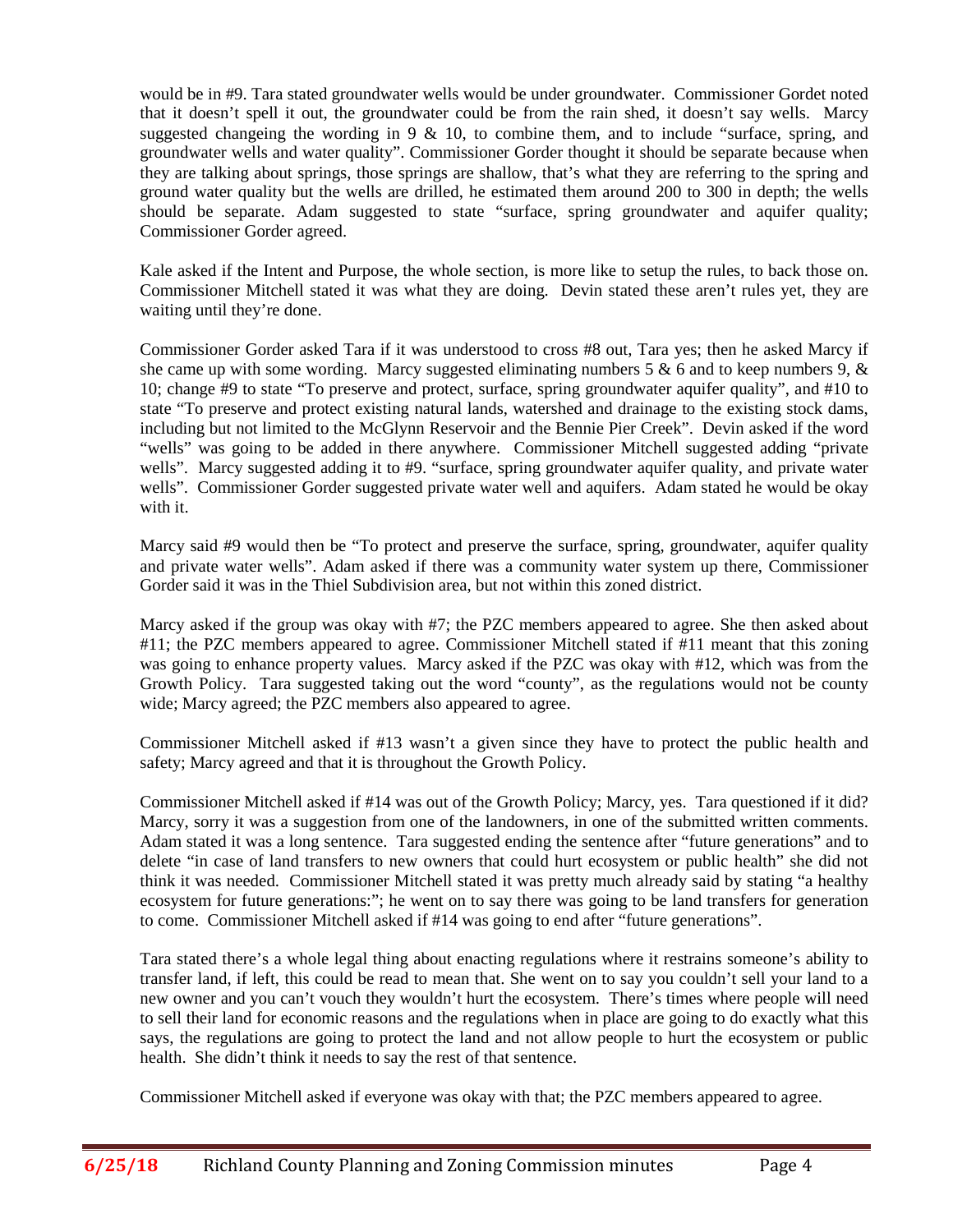Commissioner Mitchell stated #15 looks like mitigation; he didn't think they could restrict the use of the land if it can be mitigate; it appeared PZC members agreed. Tara asked Marcy if #15 was from the Growth Policy; Marcy yes. Tara suggested massaging the wording, to state "to ensure that development does not create hazards", she was trying to think how this would apply; for instance if the County had wildfire interface in areas, fire hazard area then you might want to reduce development in those areas because of the natural hazard. She thought the sentence could be wordsmith because the sentence did not read well.

Commissioner Gorder asked Marcy if she remembered where it was stated in the Growth Policy, he wondered if there is another part to it. Marcy said it was for the Mitigation Disaster Plan to develop setbacks near oil and gas well extraction points, in the Land Use section of the Growth Policy. Tara asked if it could be reworded, something like "To limit development in areas of man-made, natural or other hazards"; Marcy agreed. Tara stated "setbacks" maybe a better word instead of "limit" this way they could require setbacks for development. Marcy said she would work with Tara on the wording for #15 for the next meeting.

Commissioner Mitchell stated #17 is better stated than in #18, he didn't think they needed have "to preserve wildlife and wildlife habitat" because #18 says "To ensure wild animals and domestic and livestock...."; isn't that what it is doing in #18 so that wildlife and domestic would co-exist, and it says "which may affect agricultural lands and natural habitats". Commissioner Gorder was concerned with listing only a few of the wildlife and missing others, the list does not include the ducks or geese. He thought it should be just wildlife in general instead of listing a few of the animals then missing others. Stephanie said it does say "such as" it's not listing them all, either way would be fine. Commissioner Mitchell suggested taking bison out, because the County doesn't want the bison here.

Tara stated she knew this came out of the Growth Policy, but she was not sure with zoning regulations if you would be cooperating, coordinating with the State and Federal agencies. She thought that maybe it could be stated "To preserve wildlife and wildlife habitat that may affect agricultural lands and natural habitats"; she thinks #17 was good enough and to get rid of #18; Marcy agreed with Tara. Commissioner Gorder stated then livestock is missed, it wasn't listed anywhere else, he suggested to list livestock in #17, and list both wildlife, wildlife habitat and livestock. Commissioner Mitchell wanted to added "domestic animals". Tara state what #18 is saying is to have wildlife and wildlife habitat co-exist with domestic animals and livestock. Commissioner Mitchell stated which they do throughout the county.

Devin stated there are a lot of people who hunt in that area, there are a lot of animals that come that way when they are migrating, people don't what to see tall fences, but then they want the fence to keep away the garage from coming into their area. They need to make sure there is a regulation down the line that can allow for the movement of those animals, so the recreation can stay the same.

Tara asked so what you are trying to say is that you want the co-existence between wildlife and domestic animals, she then suggested the statement say "To encourage the co-existence between wildlife and domesticated animals"; some of the members agreed. She went on to say, the zoning regulations would have the allowed uses and conditional uses, if they had a use that was going to fence an area that would prohibit the wildlife corridors, then they could perhaps put in a condition on that particular zoning application, that they would have to build a certain type of fence that would allow wildlife to pass through but keep the domestic animals inside.

Marcy suggested combining #17 & 18 to state "To preserve wildlife to co-exist with domestic and livestock that may affect agricultural land and natural habitat." Tara suggested adding the word "animals after "domestic". Marcy read "To preserve wildlife to co-exist with domestic animals and livestock that may affect agricultural land and natural wildlife habitats"; this would take place of both #17 & 18. Commissioner Mitchell said it sounded reasonable. Marcy re-read the suggested statement; the PZC members appeared to agree with change.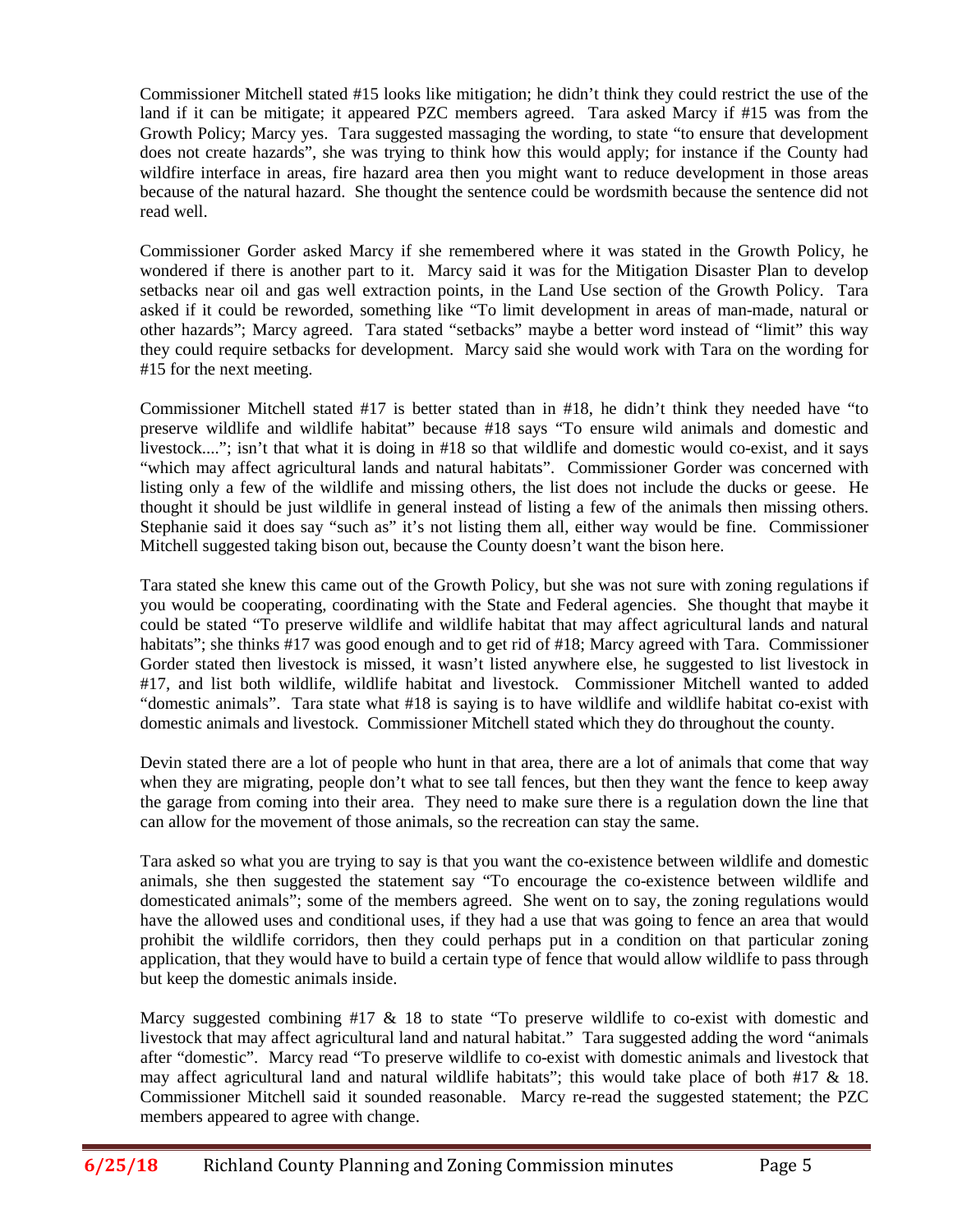Marcy asked about #19. It appeared the PZC was okay with the way it was worded. She asked about #20, she stated there are existing communication towers. It appeared the PZC member was okay with the wording. Marcy then moved on to #21 and 22. Then on the top of page 6, #23-25. Marcy stated the County does have a noxious weed plan, so that would fit for what is required by the County. She noted \*23 "to protect the Yellowstone Corridor"; Commissioner Mitchell asked if it could be listed with to protect the Reservoir and Beanie Pier Creek; Commissioner Gorder agreed that it could all go together; Marcy agreed.

Marcy explained the landowners wanted this zoned area to be an agricultural and residential district. She asked if the County was in an agreement with this. Devin asked what the commercial was up there now. Marcy said when she looked on the Montana Cadastral and Google Earth web sites it looked like there was only one area that looked like it could be commercial. But she was not familiar with the properties in the district; those who lived in the area, such as Commissioner Gorder, Kale, and Devin may know more about the area. When she looked at Google Earth there was only one site that looked to her like it could be a commercial or industrial site. Devin asked if it was Waldo's place; Marcy, yes. Devin didn't know what they were doing there. Commissioner Gorder thought they may be license through the State for a disposal site for salt water injection.

Marcy referred to the map she had and confirmed it was the Waldo property. Kale asked if it was the property that has all the tanks on it; Devin, yes. Marcy said she put a map in the Dropbox link she sent to the PZC that identified the location of what was in the district; the map was not included in the packers. Devin stated he the copies of the maps in his packet; the map were passed around. Marcy stated the map shows the location of what she thought was the existing houses, oil well sites, where the reservoir is and other water formation (which looked like holding ponds, or something), she did not find the location of the communication towers. Devin stated they were in the location of where the little box is located on the map which is MDU's parcel.

Adam asked why it doesn't have commercial and industrial development, if it was only for agricultural and residential. Marcy stated it was a good question, the next Section is regarding the map and she would like the PZC to look at map and discuss the uses. Adam stated it looks like they would be grandfathering the existing businesses in and then not let any others in. Marcy explained the regulations would allow for the existing uses and the few that would come in through the conditional use permit. Commissioner Mitchell noted it would be just like the disposal site would be considered commercial. Devin stated he did not know if an agricultural based business would be commercial; he asked about home based businesses. Marcy stated they would be either an allowed use or they would be a conditional use.

Marcy asked if the group was okay with #25. Devin asked if there was an agricultural business that would fall under commercial, like a seed company. Marcy, yes it would be commercial.

Adam asked if they could still conditionally approve for a commercial or industrial use. Marcy said only if they are listed as a Conditional Use, if they are not listed in the conditional uses, on page 14. Tara stated the regulation (section VII-B) does state all commercial and all industrial, so then all could apply for a conditional use permit. Marcy stated the PZC would need to discuss the conditional uses that are listed, because if they leave it as stated then any commercial or industrial could apply. Devin asked if they could say no "Strip Clubs".

## **Section III – District Boundaries:**

Marcy stated she contacted Interstate Engineering, as they were the ones who prepared the "Landowners' Exhibit" map, she asked if they could modification the Title of map. And that map would need to be included in the regulations. For the Zoning District the landowners wanted to identify the area agricultural and residential. Commissioner Gorder stated the map looked okay. Marcy asked the PZC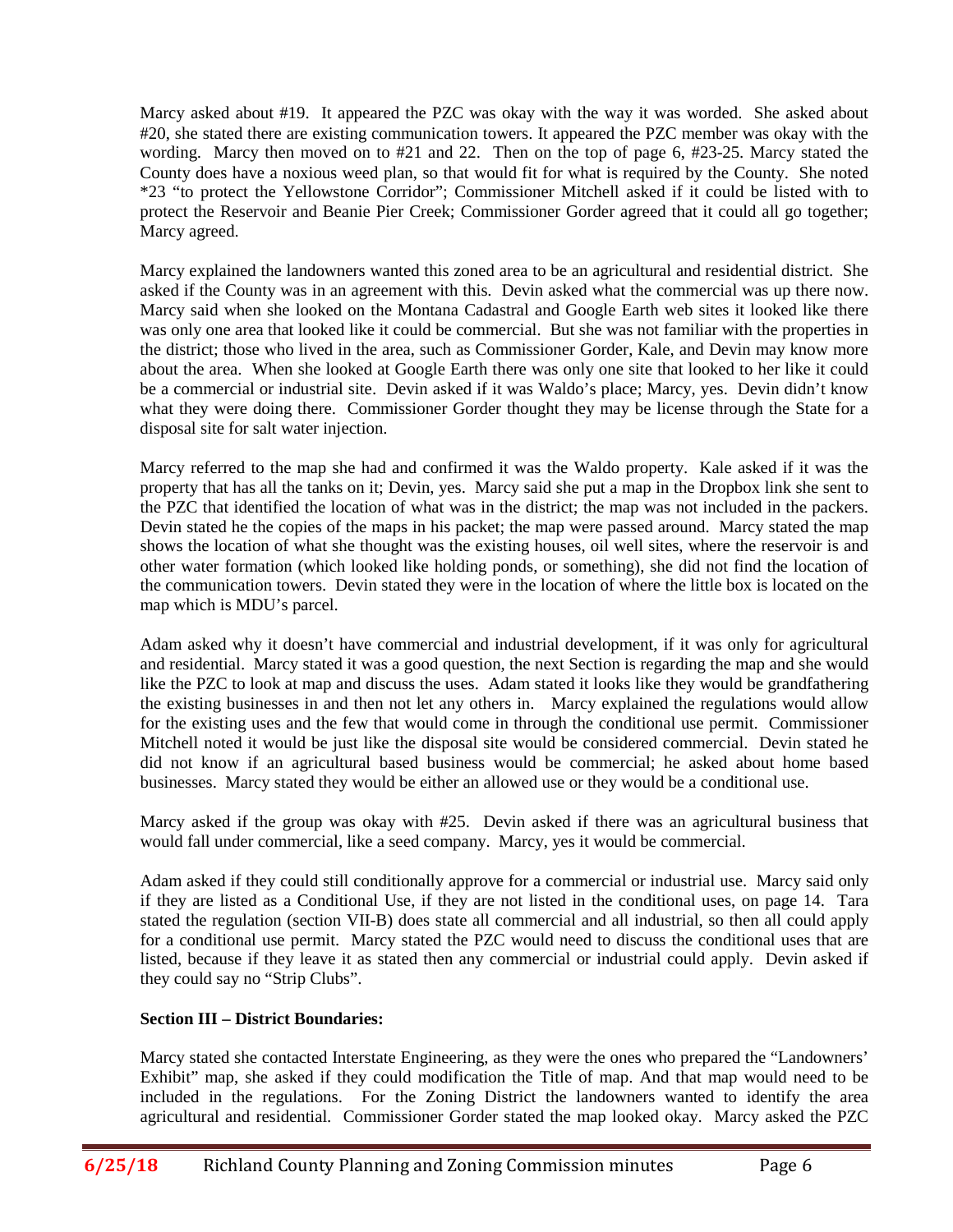members if they were okay with identifying it as agricultural and residential. Adam stated only if an conditional use permit. Marcy said if that is what the PZC agrees on; the PZC members appeared to agree the map was okay.

Marcy explained the boxes on the map are for the information that needs to be placed on the map and for the Clerk & Recorder recording, when it is filed at the Clerk & Recorder Office along with the regulations. Marcy asked Tara for conformation on the filing of the regulations at the Clerk& Recorder Office. Tara agreed, she asked Stephanie if the public could get to them, Stephanie, yes, they get one paper and 2 mylar copies, and they are scanned in. Tara said as long as no one can walk off with the original; she said there should be at least two originals, one at the Planner Office and one at the Clerk  $\&$ Recorder Office, because people do walk off with them. Stephanie stated the documents are scanned in; the record would still be there. Tara stated then yes they could be on file at the Clerk & Recorder Office.

Marcy stated the District Boundary section pretty much explains itself.

## **Section IV – Establishment of the District:**

Marcy stated this section is the legal process, and is pretty much standard; that during one of the meetings with the Landowners there was a comment to include "the findings of fact" to the first paragraph in section IV-C. She asked Tara to comment on this, if it should be left in or take it out. Tara thought it was okay, but that it was in the wrong order, that is should state "the Planning and Zoning Commission shall determine and make findings of fact for the appropriate classification of use", there are two different acts the PZC will be making, they would make a determination and then make findings of fact. Marcy asked if they were backwards? Tara stated it should be stated as "shall determine the appropriate classification for that use in findings of fact." Marcy asked if the PZC member if they was okay with it; everyone appeared to agree.

# **Section V - Definitions:**

Marcy stated the definitions are from the samples, the County's Growth Policy, and some were taken from the Planning Dictionary.

Devin asked about the agricultural use, the landowners talked about the livestock in the meetings; as it reads now they are allowing for, at one time they were talking about a 1,000 animal units, was it decided to take it out and allow whatever? Marcy stated if you read through the landowner meeting minutes, from her understanding, she could have interrupted it wrong; the land owners didn't want to allow anything that was allowed under CAFO. She thought it was stated that way in the regulations, if it's not clearly stated then they would need to consider changing it. Devin stated that was his point, he wanted everyone here to understand that; that if they had 1,000 cattle it would be okay. Marcy asked the Commissioners what their thoughts were on it; Commissioner Gorder indicated he was okay with it. She then asked Stephanie and Adam.

Adam asked if the landowners wanted to be able to have those? Marcy said they did not want to include those that qualified as a CAFO operation, like a feed lot. Tara asked if someone could propose it as commercial under the conditional use permit; Marcy agreed that was her understanding. Adam stated if they wanted one then they would have go through the Conditional Use Permit; both Tara and Marcy agreed it would be able come in as a commercial business.

Devin asked what is considered not commercial then, 10 cows, 50? Marcy stated anything that is not defined as a CAFO. Devin asked if you above the 1,000 animal units, if you go above that then you have to apply for a conditional use permit, under a 1,000 then you would not have to apply, an animal unit is a 1,000 pounds. Commissioner Gorder asked if it was defined, he said Marcy said earlier what it was defined as. Tara stated there is a whole list of things, she started to read the Montana Code Annotated for